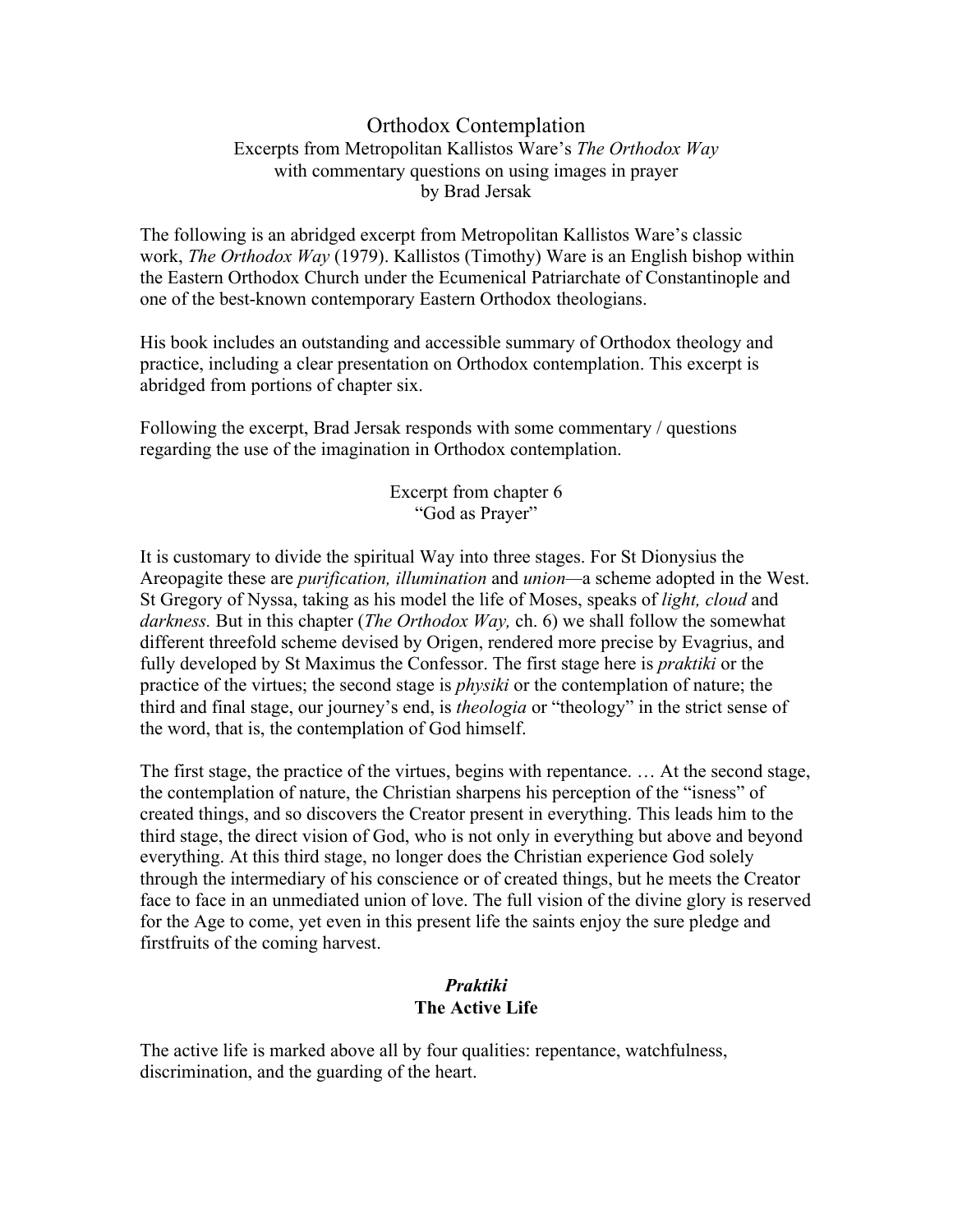1. *Repentance.* Repentance marks the starting-point of our journey. The Greek term *metanoia* signifies primarily a "change of mind." Correctly understood, repentance is not negative but positive. It means not self-pity or remorse but conversion, the re-centering of our whole life upon the Trinity. It is to look not backward with regret but forward with hope—not downwards at our own shortcomings but upwards at God's love. It is to see, not what we have failed to be, but what by divine grace we can now become; and it is to act upon what we see. To repent is to open our eyes to the light. Repentance is not just a single act, an initial step, but a continuing state, an attitude of heart and will that needs to be ceaselessly renewed up to the end of life.

2. *Watchfulness.* To repent is to wake up. Repentance, change of mind, leads to watchfulness*.* The Greek term used here, *nepsis,* means literally sobriety and wakefulness. It signifies attentiveness, vigilance, recollection. When the prodigal son repented, it is said, "he came to himself" (Luke 15:17). The "neptic" person is one who has come to himself, who does not daydream, drifting aimlessly under the influence of passing impulses, but possesses a sense of direction and purpose.

Watchfulness means to be *present where we are—*at this specific point in space, at this particular moment in time. The "neptic" person, then, is gathered into the here and the now. He is the one who seizes the *kairos*, the decisive moment of opportunity. God, so C.S. Lewis remarks in *The Screwtape Letters*, wants men to attend chiefly to two things: "to eternity itself, and to that point of time which they call the Present. For the Present is the point at which time touches eternity." As Meister Eckhart teaches, "He who abides always in a present *now*, in him does God beget his Son without ceasing."

3. *Discrimination.* Growing in watchfulness and self-knowledge, the traveller upon the Way begins to acquire the power of discrimination or discernment (Gk. *diakrisis*). This acts as a spiritual sense of taste. If developed through ascetic effort and prayer, it enables us to distinguish between the varying thoughts and impulses within ourselves. We learn the difference between the evil and the good, between the superfluous and the meaningful, between the fantasies inspired by the devil and the images marked upon our creative imagination by celestial archetypes.

4. *Guarding the heart.* Through discrimination, then, we begin to take more careful note of what is happening within us, and so we learn to guard our hearts, shutting the door against temptations and provocations of the enemy. "Guard your heart with all diligence" Prov. 4:23). The heart is the spiritual center of our being, the human person as made in God's image—the deepest and truest self, the inner shrine to be entered only through sacrifice and death. The heart is thus closely related to the spiritual intellect [*nous*] and in some contexts the two terms are almost interchangeable.

An essential aspect of guarding the heart is *warfare against the passions.* By "passion" here is meant not just sexual lust, but any disordered appetite or longing that violently takes possession of the soul: anger, jealousy, gluttony, avarice, lust for power, pride, and the rest. Many of the Fathers treat the passions as something intrinsically evil, as inward diseases alien to humanity's true nature.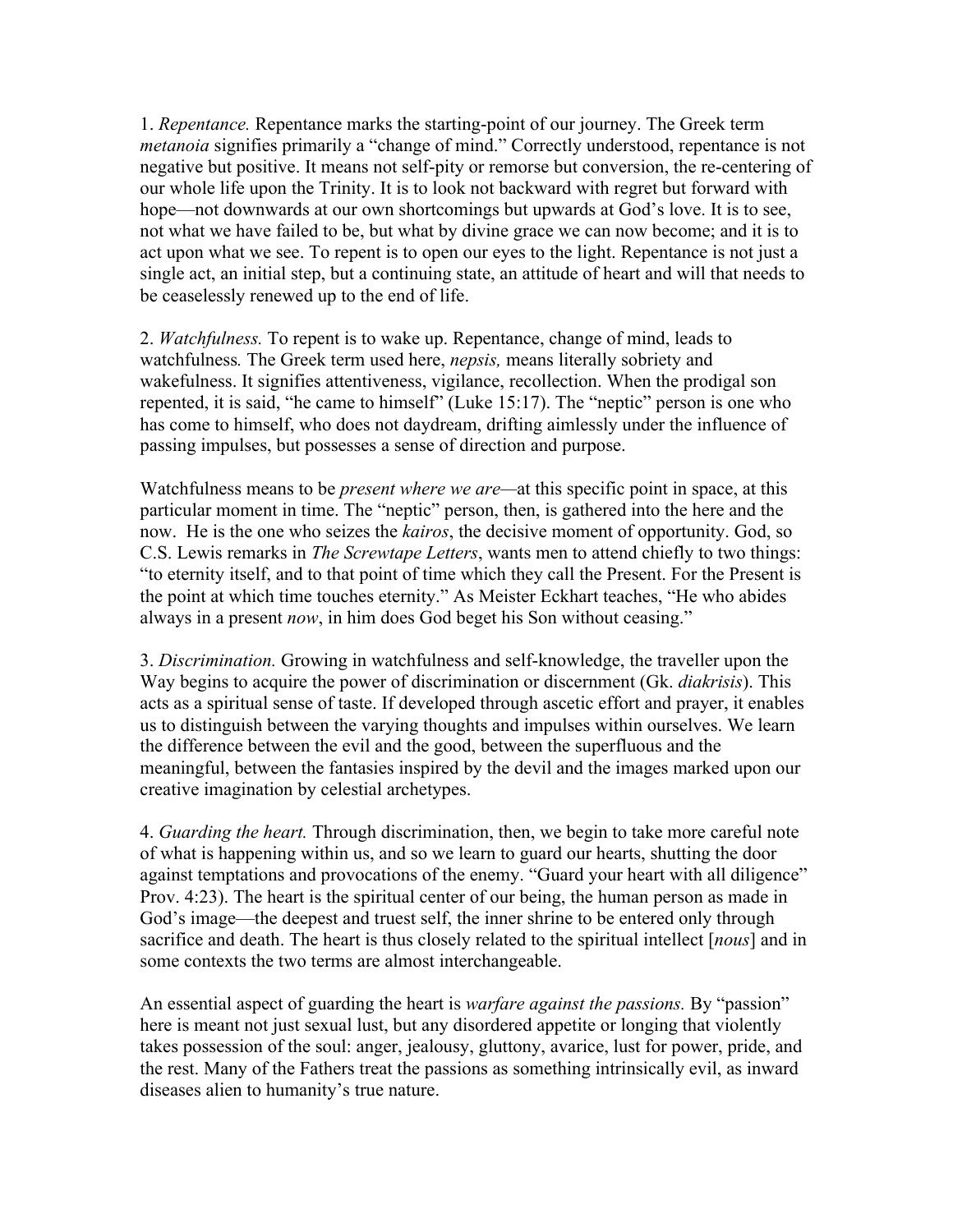Some of them, however, adopt a more positive standpoint, regarding the passions as dynamic impulses originally placed in man by God, and so fundamentally good, although at present distorted by sin. On this second and more subtle view, our aim is not to eliminate the passions but to redirect their energy. Uncontrolled rage must be turned into righteous indignation, spiteful jealousy into zeal for the truth, sexual lust into an *eros* that is pure in its fervor. The passions, then, are to be purified, not eradicated; to be used positively, not negatively. To ourselves and to others we say, not "Supress," but "Transfigure."

Purification of the passions leads eventually, by God's grace, to what Evagrius terms *apatheia* or "dispassion." By this he means, not a negative condition of indifference or insensitivity in which we no longer *feel* temptation, but a positive state of reintegration and spiritual freedom in which we no longer *yield* to temptation. Perhaps *apatheia* can best be translated "purity of heart". It signifies advancing from instability to stability, from duplicity to simplicity or singleness of heart, from the immaturity of fear and suspicion to the maturity of innocence and trust. The "dispassioned" person, far from being apathetic, is the one whose heart burns for God, for other humans, for every living creature, for all that God has made.

#### *Physiki* **Natural Contemplation**

The second stage upon the threefold Way is the contemplation of nature—more exactly, the contemplation of nature in God, or the contemplation of God in and through nature. The second stage is thus a prelude and means of entry to the third: by contemplating the things that God has made, the person of prayer is brought to the contemplation of God himself. This second stage of *physiki* or "natural contemplation" is not necessarily subsequent to *praktiki* but may be simultaneous with it.

No contemplation of any kind is possible without *nepsis* or watchfulness. I cannot contemplate either nature or God without learning to be present where I am, gathered together at this present moment, in this present place.

Stop, look and listen. The contemplation of nature commences when I open my eyes, literally and spiritually, and start to notice the world around myself—to notice the *real* world, that is to say *God's* world. Becoming sensitive to God's world around myself, I grow more conscious also of God's world *within* myself. Beginning to see nature in God, I begin to see my own place as a human person within the natural order; I begin to understand what it is to be microcosm and mediator.

All things are permeated and maintained in being by the uncreated energies of God, and so all things are a theophany that mediates his presence. At the heart of each thing is its inner principle or *logos*, implanted within it by the Creator Logo; and so through the *logoi* we enter into communion with the Logos. It is to discover through our spiritual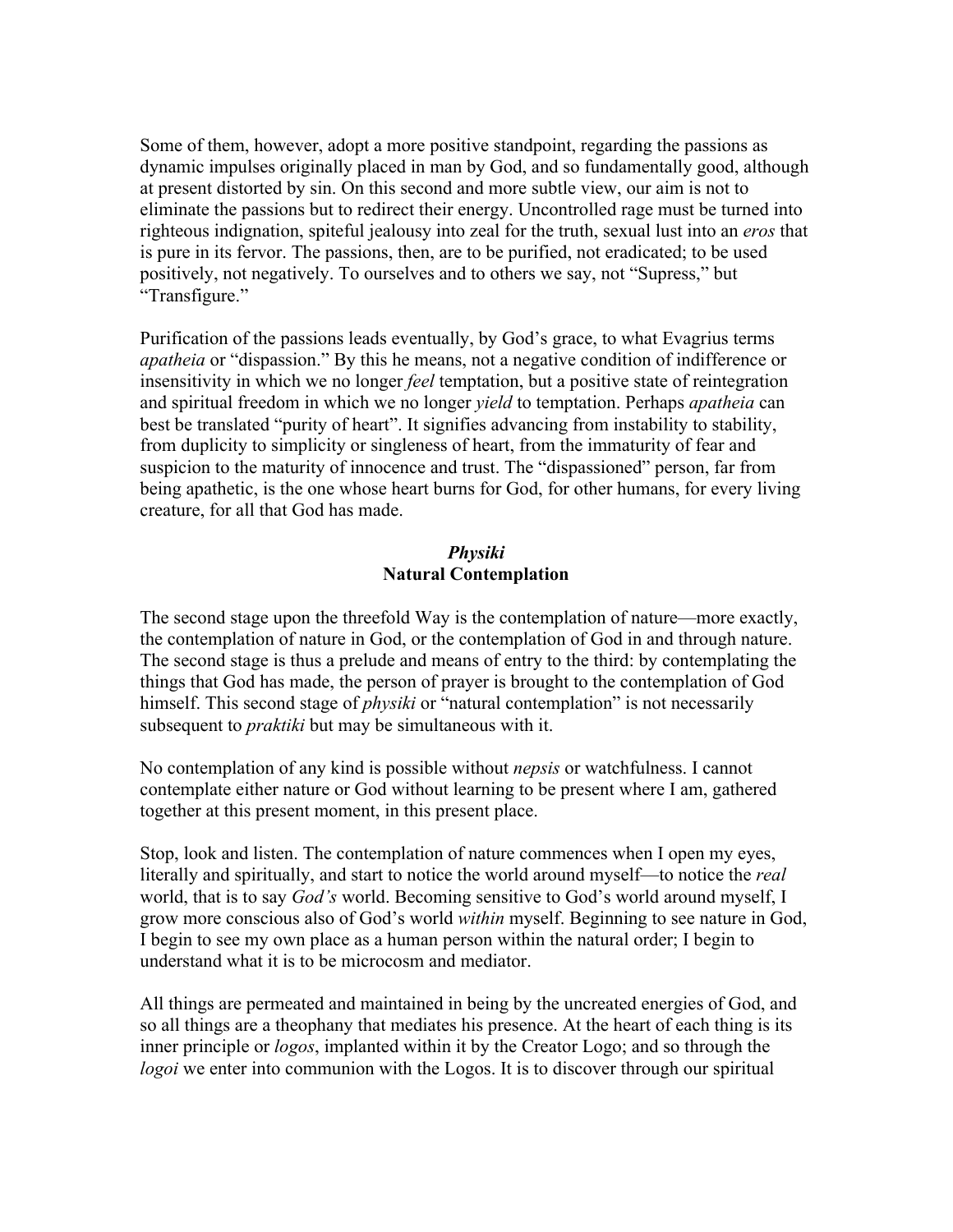intellect that the whole universe is a cosmic Burning Bush, filled with the divine Fire yet not consumed.

The contemplation of nature has two correlative aspects. First it means appreciating the "thusness" or "thisness" of particular things, persons and moments. "True mysticism," says Oliver Clement, "is to discover the extraordinary in the ordinary." Secondly, it means that we see all things, persons and moments as signs and sacraments of God. In our spiritual vision we are not only to see each thing in sharp relief, standing out in all the brilliance of its specific being, but we are also to see each thing as transparent: in and through each created thing we are to discern the Creator.

Natural contemplation signifies finding God not only in all *things* but equally in all *persons.* When reverencing the holy ikons in church or at home, we are to reflect that each man and woman is a living ikon of God. "Inasmuch as you did it to one of the least of these my brethren, you did it to me" (Matt. 25:40). In order to find God, we do not have to leave the world, to isolate ourselves from our fellow humans, and to plunge into some kind of mystical world. On the contrary, Christ is looking at us through the eyes of all those whom we meet.

Many people who find the imageless prayer of silence altogether beyond their present capacity, and for whom the familiar phrases written in Scripture or in the books of prayer have grown dull and dry, can renew their inward life through the practice of natural contemplation. Nature and Scripture complement each other. In the words of St Ephrem the Syrian: "Wherever you turn your eyes, there is God's symbol; Whatever you read, you will find there his type. Look and see how Nature and Scripture are linked together. Praise for the Lord of Nature. Glory for the Lord of Scripture."

## *Theologia* **From Words to Silence**

The more a man comes to contemplate God in nature, the more he realizes that God is also above and beyond nature. So the second stage of the spiritual Way leads him, with God's help, to the third stage, when God is no longer known solely through the medium of what he has made but in direct and unmediated union.

The transition from the second to the third level is effected by applying to the life of prayer the way of negation or *apophatic* approach. In Scripture, in the liturgical texts, and in nature, we are presented with innumerable words, images and symbols of God; and we are taught to give full value to these words, images and symbols, dwelling upon them in our prayer. But, since these things can never express the entire truth about the living God, we are encouraged also to balance this affirmative or cataphatic prayer by apophatic prayer. As Evagrius puts it, "Prayer is a laying-aside of thoughts." This is not of course to be regarded as the complete definition of prayer, but it does indicate the kind of prayer that leads a man from the second to the third stage of the Way. Reaching out towards the eternal Truth that lies beyond all human words and thoughts, the seeker begins to wait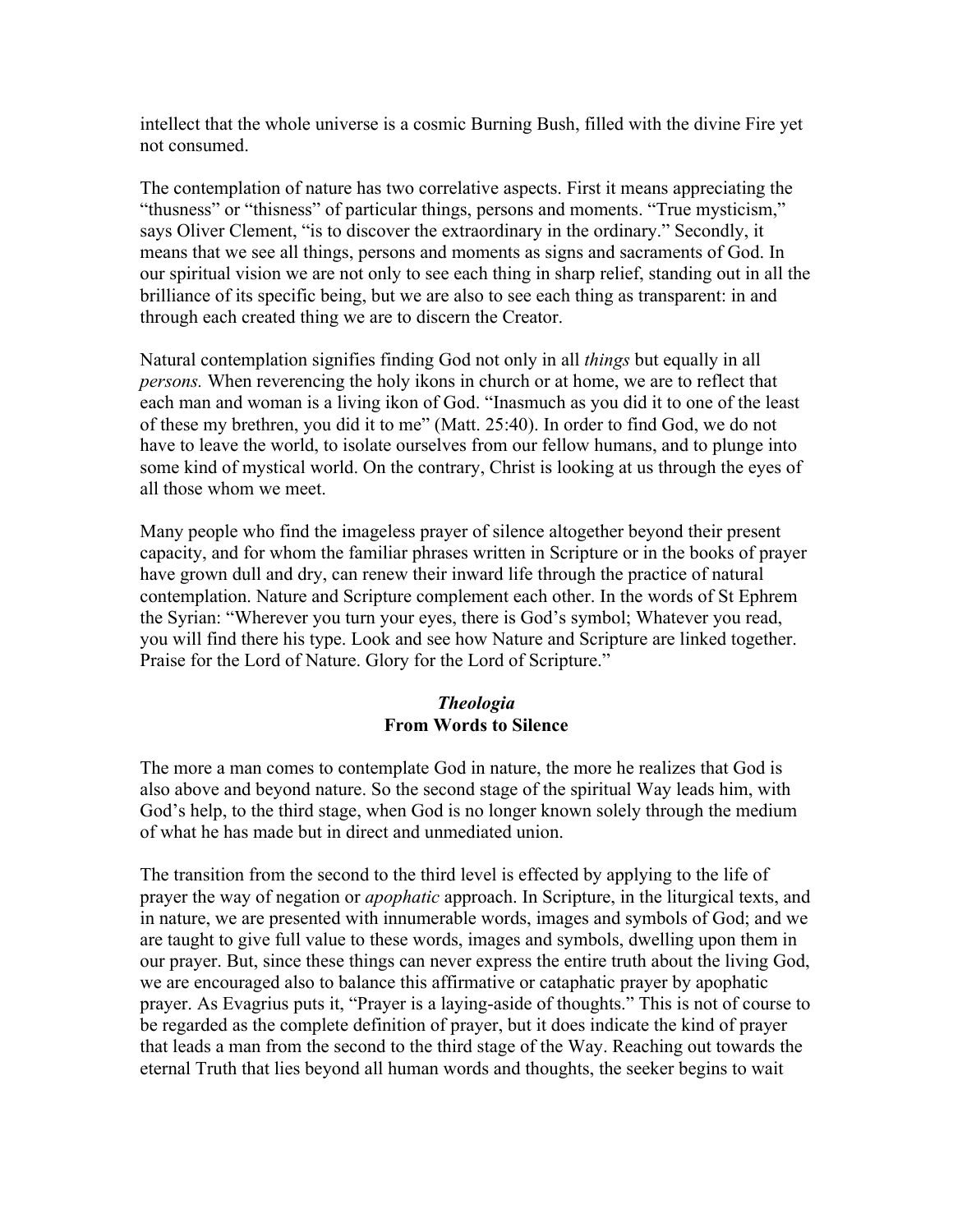upon God in quietness and silence, no longer talking about or to God but simply listening. "Be still and know that I am God" (Ps. 46:10).

This stillness or inward silence is known in Greek as *hesychia*, and he who seeks the prayer of stillness is termed a *hesychast*. *Hesychia* signifies concentration combined with inward tranquility. It is not merely to be understood in a negative sense as the absence of speech and outward activity, but it denotes in a positive way the openness of the human heart towards God's love. Needless to say, for most people if not all, *hesychia* is not a permanent state. The hesychast, as well as entering into the prayer of stillness, uses other forms of prayer as well, sharing in corporate liturgical worship, reading Scripture, receiving the sacraments. Apophatic prayer coexists with cataphatic, and each strengthens the other. The way of negation and the way of affirmation are not alternatives; they are complementary.

But how are we to stop talking and to start listening? Of all the lessons in prayer, this is the hardest to learn. There is little profit in saying to ourselves, "Do not think," for suspension of discursive thought is not something we can achieve merely through an exertion of will-power. The ever-restless mind demands from us some task, so as to satisfy its constant need to be active. If our spiritual strategy is simply negative—if we try to eliminate all conscious thinking without offering our mind any alternative activity we are like to end up with vague day-dreaming. In the Orthodox hesychast tradition, the work that is usually assigned to it is the frequent repetition of some short "arrow prayer," most commonly the Jesus Prayer: *Lord Jesus Christ, Son of God, have mercy on me a sinner.*

We are taught, when reciting the Jesus Prayer, to avoid so far as possible any specific image or picture. In the words of St Gregory of Nyssa, "The Bridegroom is present, but he is not seen." The Jesus Prayer is not a form of imaginative meditation upon different incidents in the life of Christ. But while turning aside from such images, we are to concentrate our full attention upon, or rather within, the words. The Jesus Prayer is not just a hypnotic incantation, but a meaningful phrase, an invocation addressed to another Person. Its object is not relaxation but alertness, not waking slumber but living prayer. And so the Jesus Prayer is not to be said mechanically but with inward purpose; yet at the same time the words should be pronounced without tension, violence, or undue emphasis.

Normally three levels or degrees are distinguished in the saying of the Jesus Prayer. It starts with the "prayer of the lips," oral prayer. Then it grows more inward, becoming "prayer of the intellect" [*nous*], mental prayer. Finally the intellect "descends" into the heart and is united with it, and so the prayer becomes the "prayer of the heart" or more exactly, "prayer of the intellect in the heart." Its eventual aim is to establish in the one who prays a state of prayer that is unceasing, which continues uninterrupted even in the midst of other activities.

So the Jesus Prayer begins as an oral prayer like any other. But by virtue of the simplicity of the words, the hesychast advances beyond all language and images into the mystery of God. In this way the Jesus Prayer develops, with God's help, into what Western writers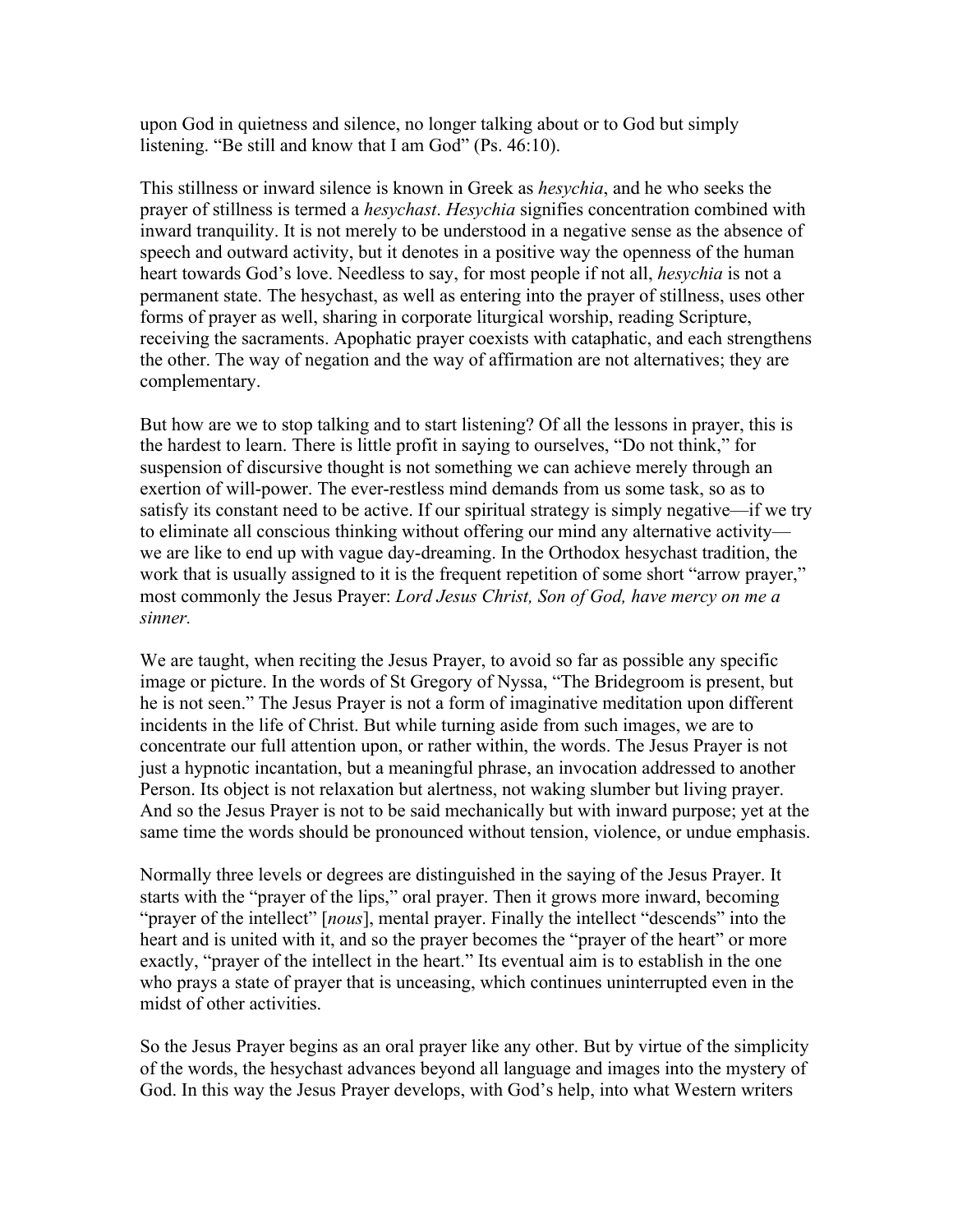call "prayer of loving attention" or "prayer of simple gaze," where the soul rests in God without a constantly varying succession of images, ideas and feelings. Beyond this there is a further stage, when the hesychast's prayer ceases to be the result of his own efforts, and becomes "self-acting" or "infused." It ceases to be "my" prayer and becomes the prayer of Christ *in me.*

#### *Commentary questions by Brad Jersak re: Orthodox Contemplation and imagination*

Throughout my ten-year journey toward and now into Orthodoxy, a potential roadblock along the way seemed to be my practice and teaching in what we called 'listening prayer.' Specifically, I have written extensively and led seminars on the use of imaginative exercises like those prescribed by Bernard and Ignatius or practiced by mystics like Teresa of Avila. The essence of this work was to encourage contemplatives to enter into the Gospel stories with all five senses and engage Christ in that context. Readers and attendees were led to 'behold' the Lord in prayer, especially as the Good Shepherd of Psalm 23, to adore Christ on his Cross as described in the Gospels, and to worship Christ on his throne after the pattern of Rev. 4-5.

Of course, I also knew of hesychasm, the prayer of silence beyond words or images. I have prayed the Jesus Prayer for many years since reading *Way of the Pilgrim* and have instructed others in silent listening along the way. But when I was chrismated, I again had to face the question of how Orthodox contemplation views imaginative prayer. In the main, Orthodoxy is wary of the misuse of the imagination and rightfully suspicious of its excesses and distortions. It generally seeks to externalize the imagery of heavenly worship through the Divine Liturgy and to displace imaginal prayer with the imageless contemplation of hesychasm.

Yet my question has always been, is not the imagination also subject to transfiguration? If the Holy Spirit can be trusted to guard the heart and mind, why would the imagination not also undergo deification? Further, having witnessed the good fruit, including profound healings, as contemplative novices quietly beheld the face of Christ *in their hearts* exactly as they would an icon of wood and paint, I wondered whether 'beholding prayer' might still have a place, even in Orthodox contemplation.

In *The Orthodox Way*, Metropolitan Ware subtly addressed my questions. Perhaps my commentary and questions around the above excerpt will not allay hesitations among Orthodox believers around 'beholding prayer.' But I do hope it will serve as an invitation for those further along the Way to clarify and correct me of misunderstandings. I also hope that those who've enjoyed good experiences in 'beholding prayer' will be encouraged to move forward into *hesychastic* contemplation, seeking God beyond words and images. Now to the commentary proper:

In Ware's description of the contemplative way, he certainly appears to include contemplation of *words* and *images* as a *stage* on the way to hesychastic prayer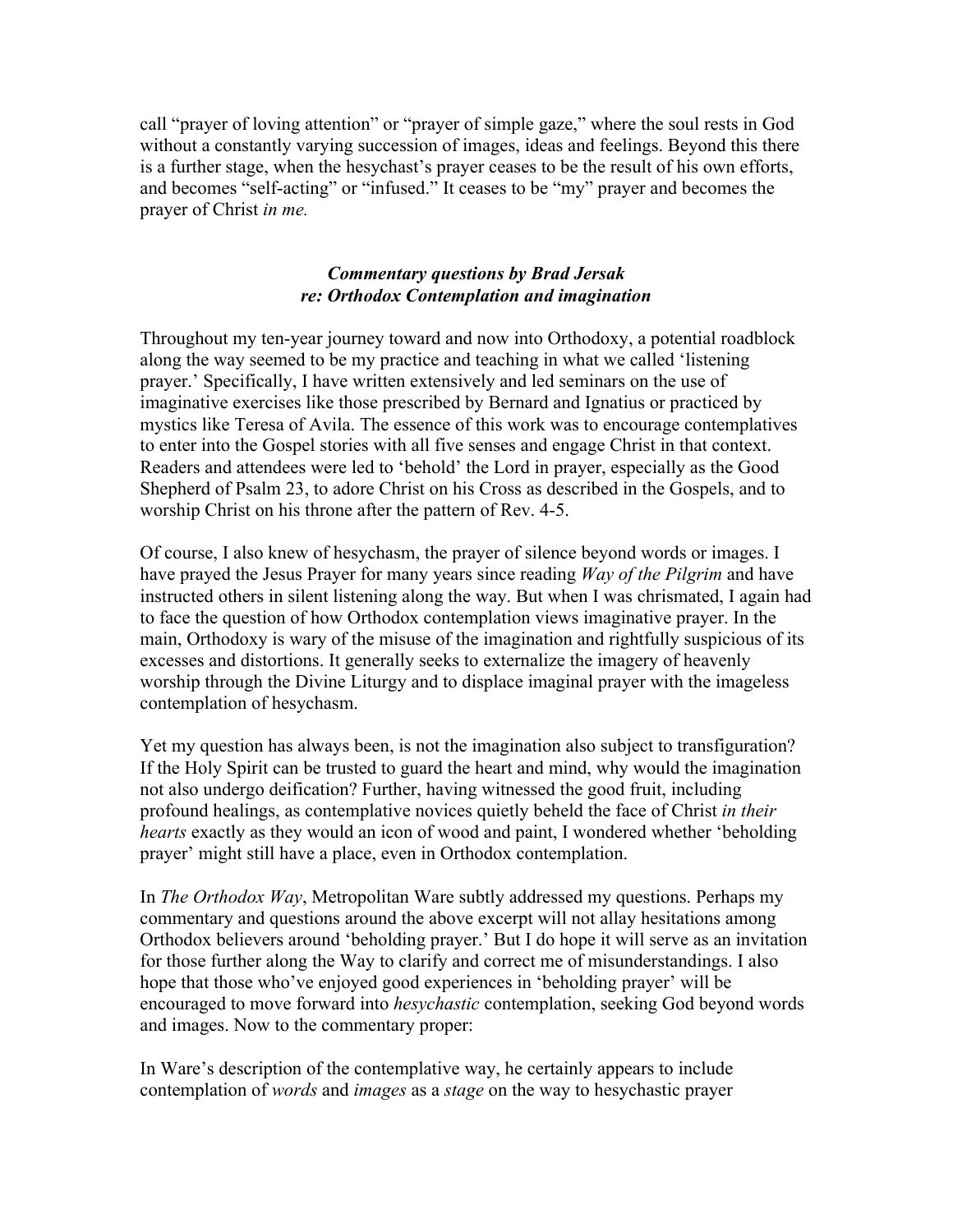and complementary to it. He obviously treats contemplation of words and images as finally inferior to silent prayer, but also part of the path to silent prayer. For example:

[Discernment] enables a man to distinguish between the varying thoughts and impulses within him. He learns the difference between the evil and the good, between the superfluous and the meaningful, between the fantasies inspired by the devil and the *images marked upon his creative imagination by celestial archetypes.*

In these sentences, heavenly images marked on the 'creative imagination' are good and meaningful, in obvious contrast to evil and superfluous demonically-inspired fantasies. To which celestial archetypes does he refer? I would imagine those primarily mediated through the Gospel and Divine Liturgy. What is the 'creative imagination' to which his eminence refers? I would suppose it is the mind-heart saturated with the Gospel and Divine Liturgy—perhaps the same imagination that initially created the texts, liturgies and icons that now return the favor by transforming our minds?

A little later, he states,

In Scripture, in the liturgical texts, and in nature, we are presented with innumerable words, images and symbols of God; and we are taught to give full value to these words, images and symbols, dwelling on them in our prayer. But since these things can never express the entire truth about the living God, we are encouraged to balance this affirmative or cataphatic prayer by apophatic prayer.

Here, Ware again associates images and symbols alongside words. He specifies how these words, symbols and images originate in Scripture, liturgy and nature. And he says we are to give them *full value and dwell on them in prayer.* While he treats these forms as inadequate to express the *entire truth* about God, rather than forbidding images and symbols in prayer, he calls us to *balance them* with hesychast silence. He confirms that even the hesychast does not refrain from the former:

The hesychast, as well as entering into the prayer of stillness, uses other forms of prayer as well, sharing in corporate liturgical worship, reading Scripture, receiving the sacraments. Apophatic prayer coexists with cataphatic, and each strengthens the other. The way of negation and the way of affirmation are not alternatives; they are complementary.

So to summarize: While the goal is hesychastic prayer, we also are encouraged to practice other forms of prayer, which includes *giving full value* to the images, symbols and words (derived from Scripture and the Divine Liturgy) by *dwelling on them in prayer*, even while pressing on into the prayer of silence for the greater vision of loveunion with the God who cannot be contained by words and images.

Clearly he wants us to engage the images of Scripture but then turn aside from them to the practice of the Jesus Prayer: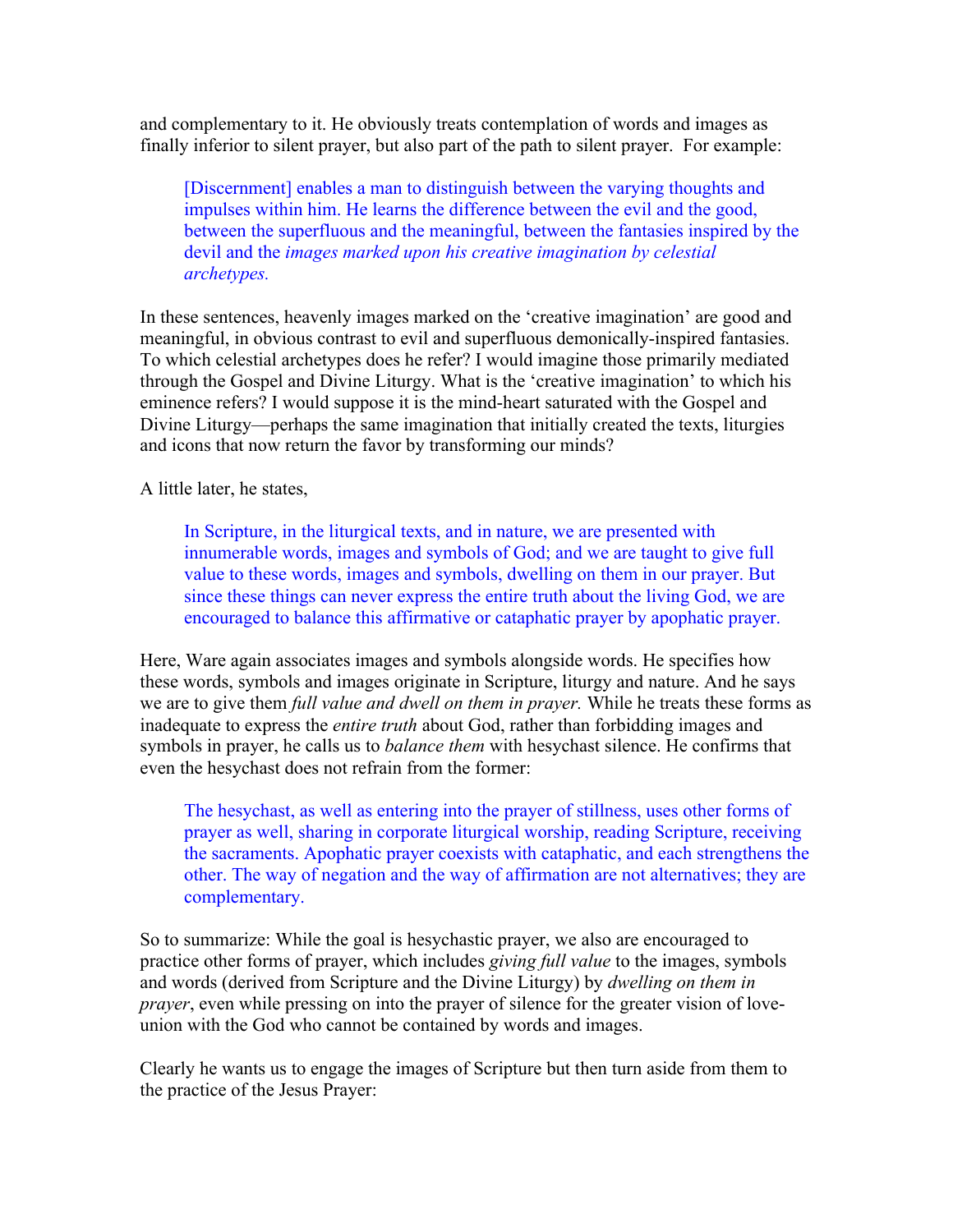The Jesus Prayer is not a form of imaginative meditation upon different incidents in the life of Christ. But while turning aside from such images, we are to concentrate our full attention upon, or rather within, the words.

So hesychastic prayer involves a definite 'turning aside' from the active imagination, just as it calls us to turn aside from the words of Scripture and the Divine Liturgy. Obviously this doesn't mean that *meditating on the images* of Scripture, liturgy or icons in prayer bad ... It's just that they have their limits and there is a time to turn aside from them in favor of hesychastic prayer without words or images.

That said, Kallistos Ware doesn't particularly affirm Ignatian-style exercises, not because they involve images so much as that comprise a 'discursive system.' So for example, he says,

The real purpose of Bible study is to feed our love for Christ, to kindle our hearts in prayer, and to provide us with guidance in our personal life. "Whenever you read the Gospel," says St. Tikhon of Zadonsk, "Christ himself is speaking to you. And while you read, you are praying and talking with him." In this way Orthodox are encouraged to practice a slow and attentive reading of the Bible, in which our study leads directly into prayer, as with the *lectio divina* of Benedictine and Cistercian monasticism.

But usually Orthodox are not given detailed rules or methods for this attentive reading. The Orthodox spiritual tradition makes little use of systems of "discursive meditation" such as are elaborated in the Counter-Reformation West by Ignatius of Loyola or Francois de Sales. One reason why Orthodox have usually felt no need for such methods is that the liturgical services which they are attending, especially at the Great Feasts and during Lent, are very lengthy and contain frequent repetitions of key texts and images. All this is sufficient to *feed the spiritual imagination* of the worshipper, so that he has no need in addition to rethink and develop the message of the church services in a daily period of formal meditation.

Interesting. The problem for Ware, it seems, is not the use of one's 'spiritual imagination,' but rather, how it is fed. I infer from this that the spiritual imagination vis-à-vis carnal fantasy—*is* fed and *should* be fed. How? Through the many words *and images* in the liturgy. Thus, the liturgy provides the parameter and content of images and words that feed the spiritual imagination. Why are we feeding the spiritual imagination? *So that* we can dwell on these images and words in prayer. This says to me that he is not superstitiously opposing imagery as intrinsically dangerous because it is imaginative, but rather, because daily rules and systems are unnecessary for the one whose imagination is already nurtured by the Divine Services.

I am fully aware of the dangers, delusions and distortions of an unbridled imagination. I've witnessed and experienced how the untethered mind really can take flights hitherthither and be deceived in a thousand ways. Metropolitan Ware addresses this problem in